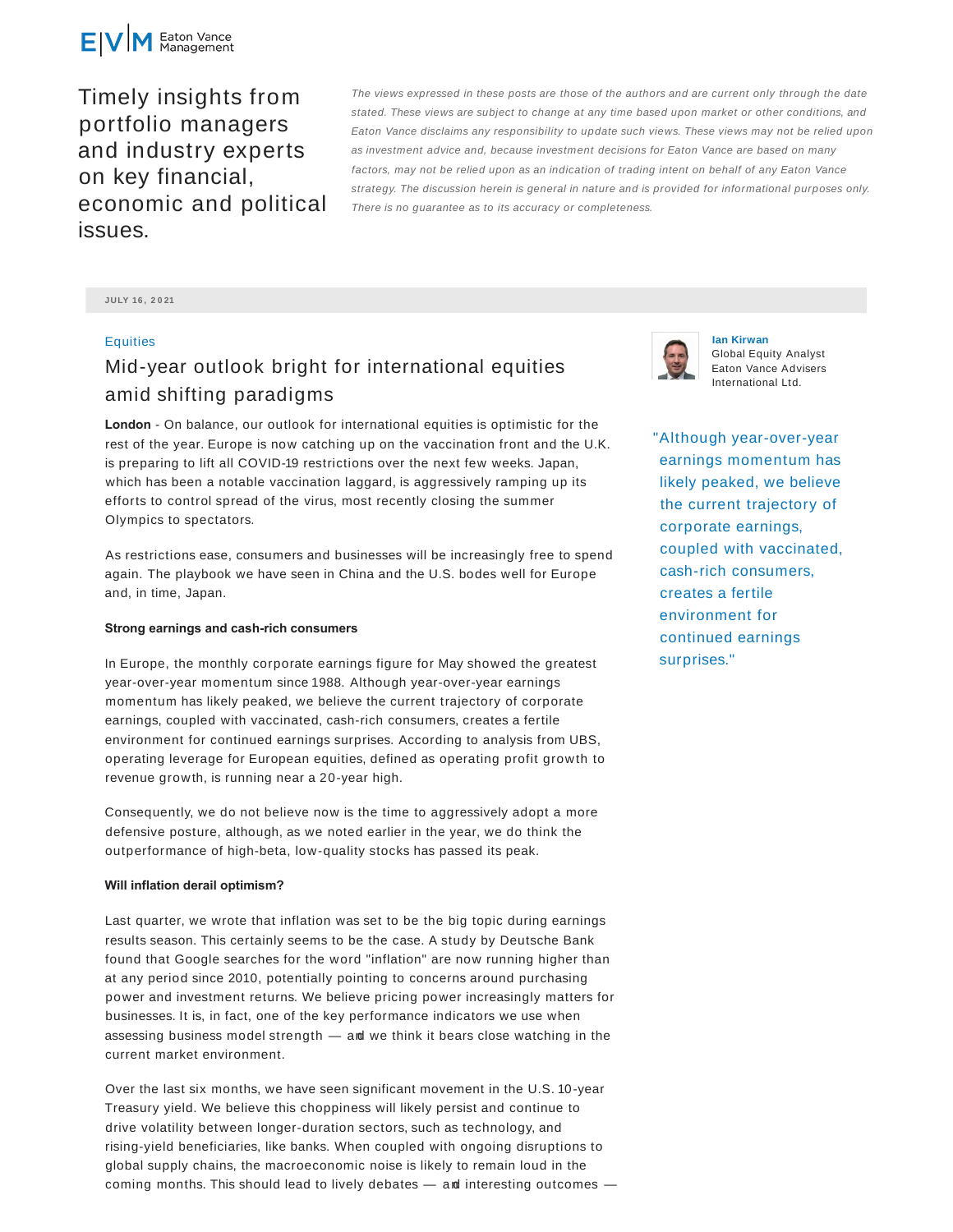as we watch the evolving direction of interest rates, inflation and sector leadership.

### **A potential change in policy status quo**

Looking further out, we think the enormity of both government and central bank policy responses to the COVID-19 crisis means that the status quo that drove equities from 2009 to 2019 will likely change. Interest rates, taxes and costs (i.e., inflation) could all be heading higher, and this will have an impact on corporate profitability and sector leadership.

Accordingly, we believe portfolio decisions over the next year will not be based on the same assumptions that drove the last decade of impressive earnings growth. The unlimited policy support, excess liquidity and permanently low interest rates we have experienced may all change over the coming years.

For the international equity strategies we manage, our focus, first and foremost, is on business model sustainability and bottom-up stock picking, rather than on the macro environment. We look for stocks that we believe have the potential to perform well regardless of whether interest rates and inflation are headed up or down. In our view, that is a key mantra for successful long-term wealth creation, and we try to ensure our strategies reflect interesting ideas from both shorter-term cyclical and longer-term secular perspectives.

**Bottom line:** Many trends — opening economie, strong earnings, attractive valuations and cash-rich consumers  $-$  b de well for international equities for the balance of the year and, we think, beyond. Although macroeconomic challenges exist, we believe our focus on sustainable business models and pricing power position our international equity strategies well for long-term success.

*The value of investments may increase or decrease in response to economic, and financial events (whether real, expected or perceived) in the U.S. and global markets. The value of equity securities is sensitive to stock market volatility. Investments in foreign instruments or currencies can involve greater risk and volatility than U.S. investments because of adverse market, economic, political, regulatory, geopolitical, currency exchange rates or other conditions. Investing primarily in responsible investments carries the risk that, under certain market conditions, a strategy may underperform those that do not utilize a responsible investment strategy.*

⊠ В

Accessibility | Privacy & Security | Terms & Conditions | Form CRS | Contact To report a website vulnerability, please go to Responsible Disclosure. Eaton Vance is part of Morgan Stanley Investment Management, the asset management division of Morgan Stanley. For USA PATRIOT Act Disclosure Notice please click here. The information on this Web site is for U.S. residents only. The information on this Web site does not constitute an offer to sell, or a solicitation of an offer to purchase, securities in any jurisdiction to any person to whom it is not lawful to make such an offer.

There are no guarantees regarding the achievement of investment objectives, target returns, portfolio construction, allocations or measurements such as alpha, tracking error, stock weightings and other information ratios. The views and strategies described may not be suitable for all investors. Not all of Eaton Vance's recommendations have been or will be profitable. Eaton Vance does not provide tax or legal advice. Investing entails risks and there can be no assurance that Eaton Vance (and its brands) will achieve profits or avoid incurring losses. Prospective investors should consult with a tax or legal